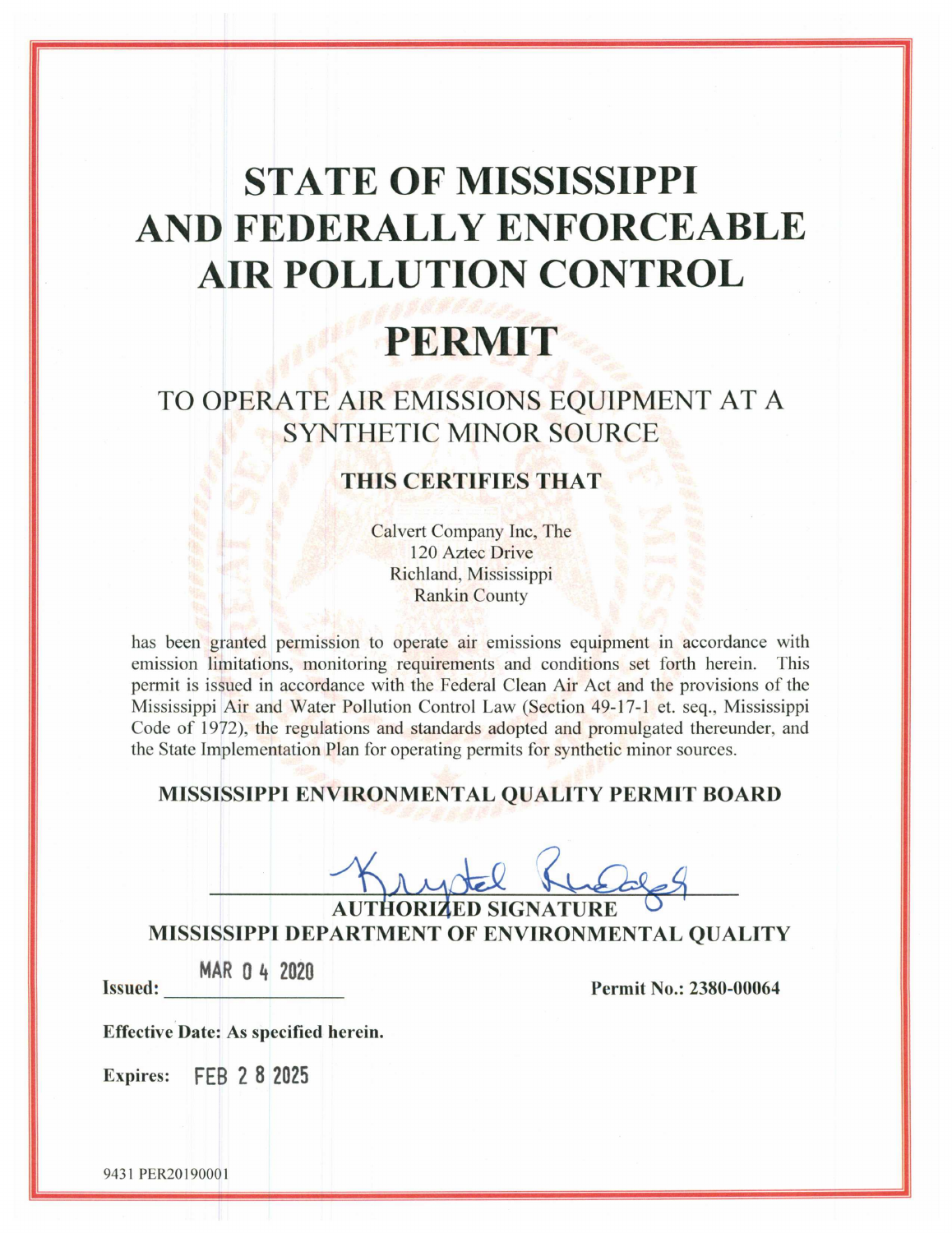#### **Section 1.**

#### **A. GENERAL CONDITIONS**

1. This permit is for air pollution control purposes only.

(Ref.: 11 Miss. Admin. Code Pt. 2, R. 2.1.D.)

2. This permit is a Federally-approved permit to operate a synthetic minor source as described in 11 Miss. Admin. Code Pt. 2, R. 2.4.D.

(Ref.: 11 Miss. Admin. Code Pt. 2, R. 2.4.D.)

3. Any activities not identified in the application are not authorized by this permit.

(Ref.: Miss. Code Ann. 49-17-29 1.b)

4. The knowing submittal of a permit application with false information may serve as the basis for the Permit Board to void the permit issued pursuant thereto or subject the applicant to penalties for constructing or operating without a valid permit.

(Ref.: 11 Miss. Admin. Code Pt. 2, R. 2.2.B(5).)

5. The issuance of a permit does not release the permittee from liability for constructing or operating air emissions equipment in violation of any applicable statute, rule, or regulation of state or federal environmental authorities.

(Ref.: 11 Miss. Admin. Code Pt. 2, R. 2.2.B(7).)

6. It shall not be a defense for a permittee in an enforcement action that it would have been necessary to halt or reduce the permitted activity in order to maintain compliance with the conditions of this permit unless halting or reducing activity would create an imminent and substantial endangerment threatening the public health and safety of the lives and property of the people of this state.

(Ref.: 11 Miss. Admin. Code Pt. 2, R. 2.2.B(15)(a).)

7. The issuance of this permit does not convey any property rights in either real or personal property, or any exclusive privileges, nor does it authorize any injury to private property or any invasion of personal rights, nor any infringement of Federal, State or local laws or regulations.

(Ref.: 11 Miss. Admin. Code Pt. 2, R. 2.2.B(15)(c).)

8. The permittee shall allow the Mississippi Department of Environmental Quality Office of Pollution Control and the Mississippi Environmental Quality Permit Board and/or their authorized representatives, upon the presentation of credentials: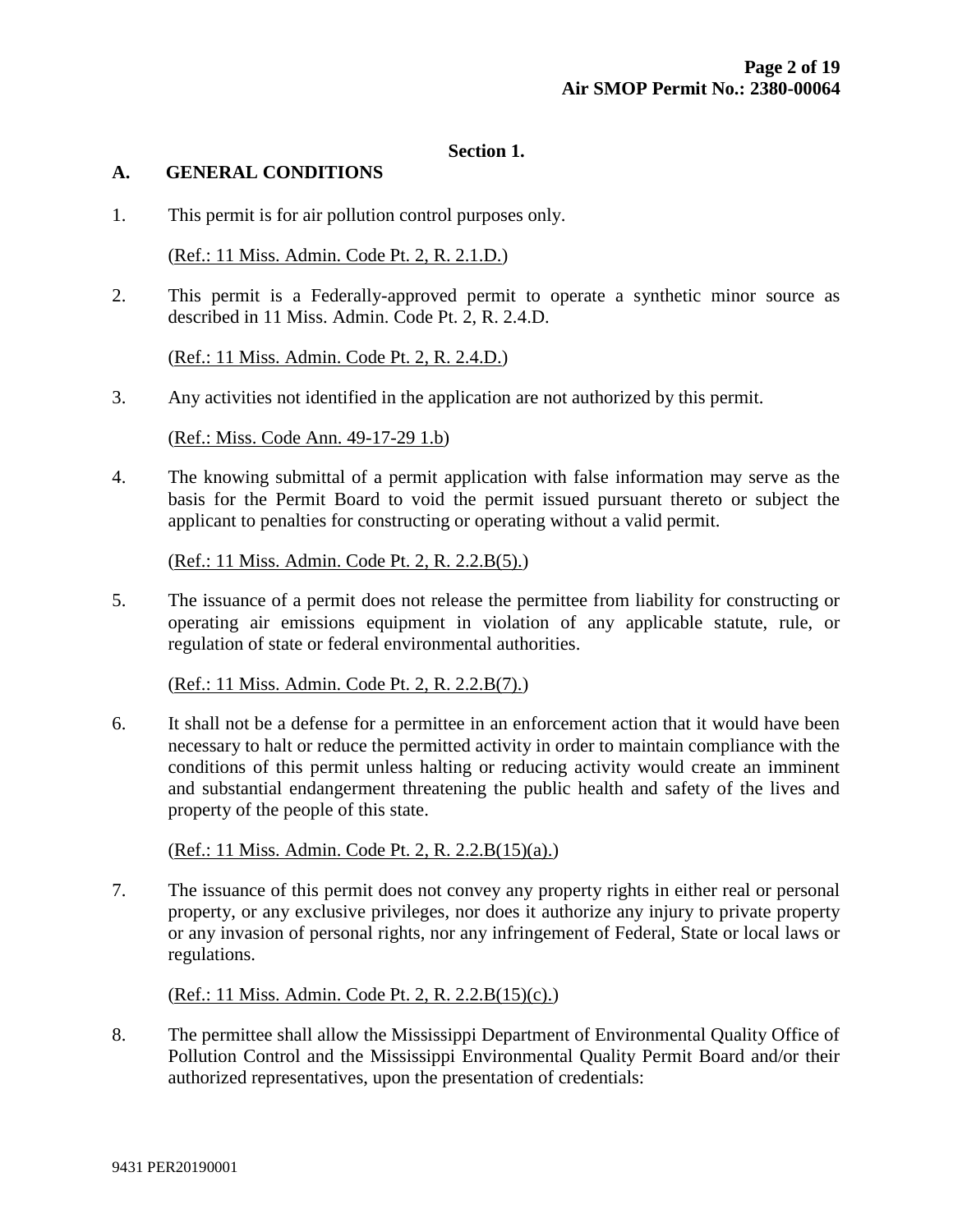- a. To enter upon the permittee's premises where an air emission source is located or in which any records are required to be kept under the terms and conditions of this permit, and
- b. At reasonable times to have access to and copy any records required to be kept under the terms and conditions of this permit; to inspect any monitoring equipment or monitoring method required in this permit; and to sample any air emission.

#### (Ref.: Miss. Code Ann. 49-17-21)

9. Except for data determined to be confidential under the Mississippi Air & Water Pollution Control Law, all reports prepared in accordance with the terms of this permit shall be available for public inspection at the offices of the Mississippi Department of Environmental Quality Office of Pollution Control.

#### (Ref.: Miss. Code Ann. 49-17-39)

10. The provisions of this permit are severable. If any provision of this permit, or the application of any provision of this permit to any circumstances, is challenged or held invalid, the validity of the remaining permit provisions and/or portions thereof or their application to other persons or sets of circumstances, shall not be affected thereby.

#### (Ref.: 11 Miss. Admin. Code Pt. 2, R. 2.1.D(7).)

- 11. This permit does not authorize a modification as defined in Regulation 11 Miss. Admin. Code Pt. 2, Ch.2., "Permit Regulations for the Construction and/or Operation of Air Emission Equipment." A modification may require a Permit to Construct and a modification of this permit. Modification is defined as "Any physical change in or change in the method of operation of a facility which increases the actual emissions or the potential uncontrolled emissions of any air pollutant subject to regulation under the Federal Act emitted into the atmosphere by that facility or which results in the emission of any air pollutant subject to regulation under the Federal Act into the atmosphere not previously emitted. A physical change or change in the method of operation shall not include:
	- a. Routine maintenance, repair, and replacement;
	- b. Use of an alternative fuel or raw material by reason of an order under Sections 2(a) and (b) of the Federal Energy Supply and Environmental Coordination Act of 1974 (or any superseding legislation) or by reason of a natural gas curtailment plan pursuant to the Federal Power Act;
	- c. Use of an alternative fuel by reason of an order or rule under Section 125 of the Federal Act;
	- d. Use of an alternative fuel or raw material by a stationary source which: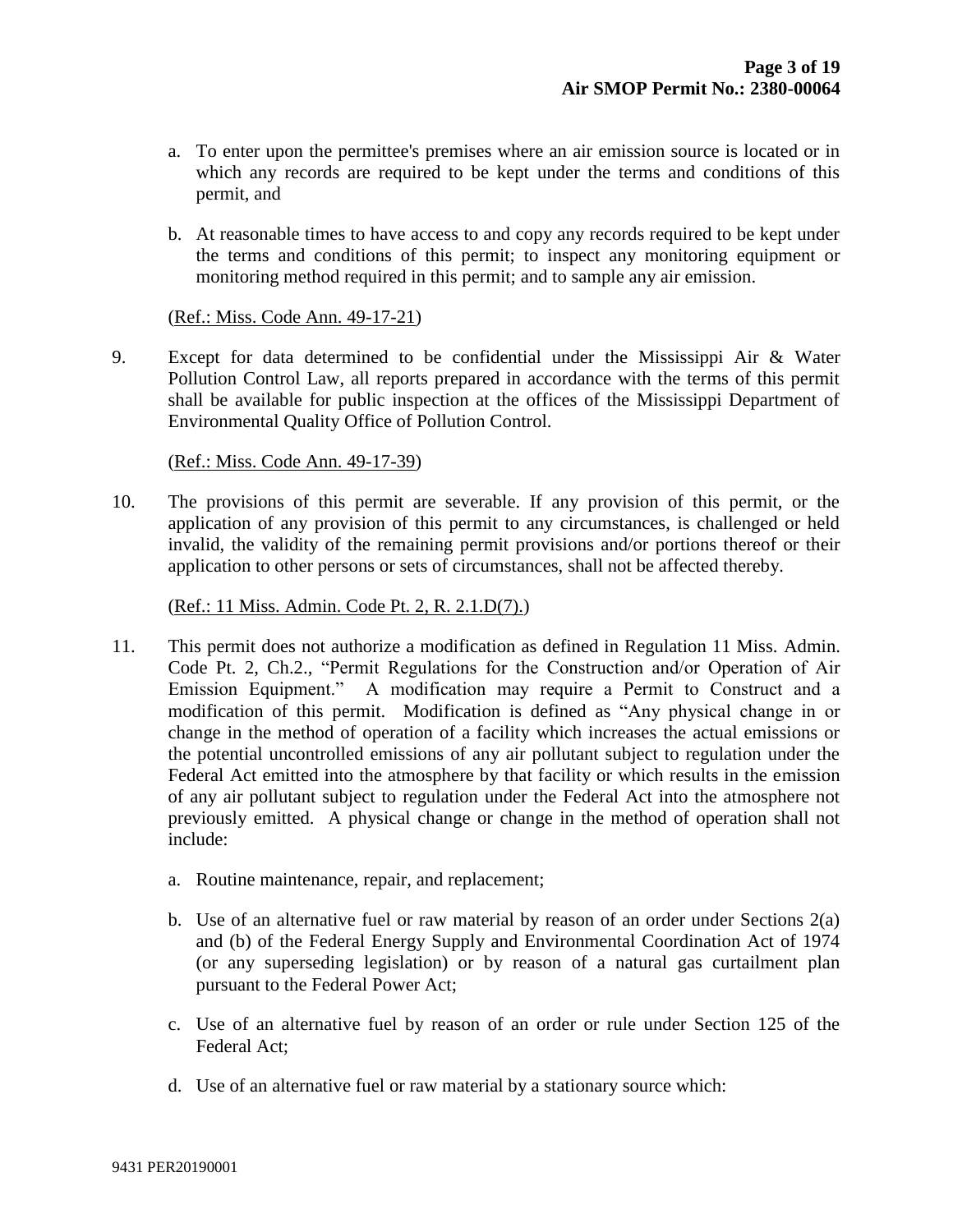- (1) The source was capable of accommodating before January 6, 1975, unless such change would be prohibited under any federally enforceable permit condition which was established after January 6, 1975, pursuant to 40 CFR 52.21 or under regulations approved pursuant to 40 CFR Part 51, Subpart I, or 40 CFR 51.166; or
- (2) The source is approved to use under any permit issued under 40 CFR 52.21 or under regulations approved pursuant to 40 CFR Part 51, Subpart I, or 40 CFR 51.166;
- e. An increase in the hours of operation or in the production rate unless such change would be prohibited under any federally enforceable permit condition which was established after January 6, 1975, pursuant to 40 CFR 52.21 or under regulations approved pursuant to 40 CFR Part 51, Subpart I or 40 CFR 51.166; or
- f. Any change in ownership of the stationary source.

(Ref.: 11 Miss. Admin. Code Pt. 2, R. 2.1.C(15).)

#### **B. GENERAL OPERATIONAL CONDITIONS**

1. Should the Executive Director of the Mississippi Department of Environmental Quality declare an Air Pollution Emergency Episode, the permittee will be required to operate in accordance with the permittee's previously approved Emissions Reduction Schedule or, in the absence of an approved schedule, with the appropriate requirements specified in Regulation, 11 Miss. Admin. Code Pt. 2, "Regulations for the Prevention of Air Pollution Emergency Episodes" for the level of emergency declared.

#### (Ref.: 11 Miss. Admin. Code Pt. 2, R. 2.10.)

2. Any diversion from or bypass of collection and control facilities is prohibited, except as provided for in 11 Miss. Admin. Code Pt. 2, R. 1.10., "Air Emission Regulations for the Prevention, Abatement, and Control of Air Contaminants."

(Ref.: 11 Miss. Admin. Code Pt. 2, R. 1.10.)

3. Solids removed in the course of control of air emissions shall be disposed of in a manner such as to prevent the solids from becoming windborne and to prevent the materials from entering State waters without the proper environmental permits.

(Ref.: Miss. Code Ann. 49-17-29 1.a(i and ii))

- 4. Except as otherwise specified herein, the permittee shall be subject to the following provisions with respect to upsets, startups, and shutdowns.
	- a. Upsets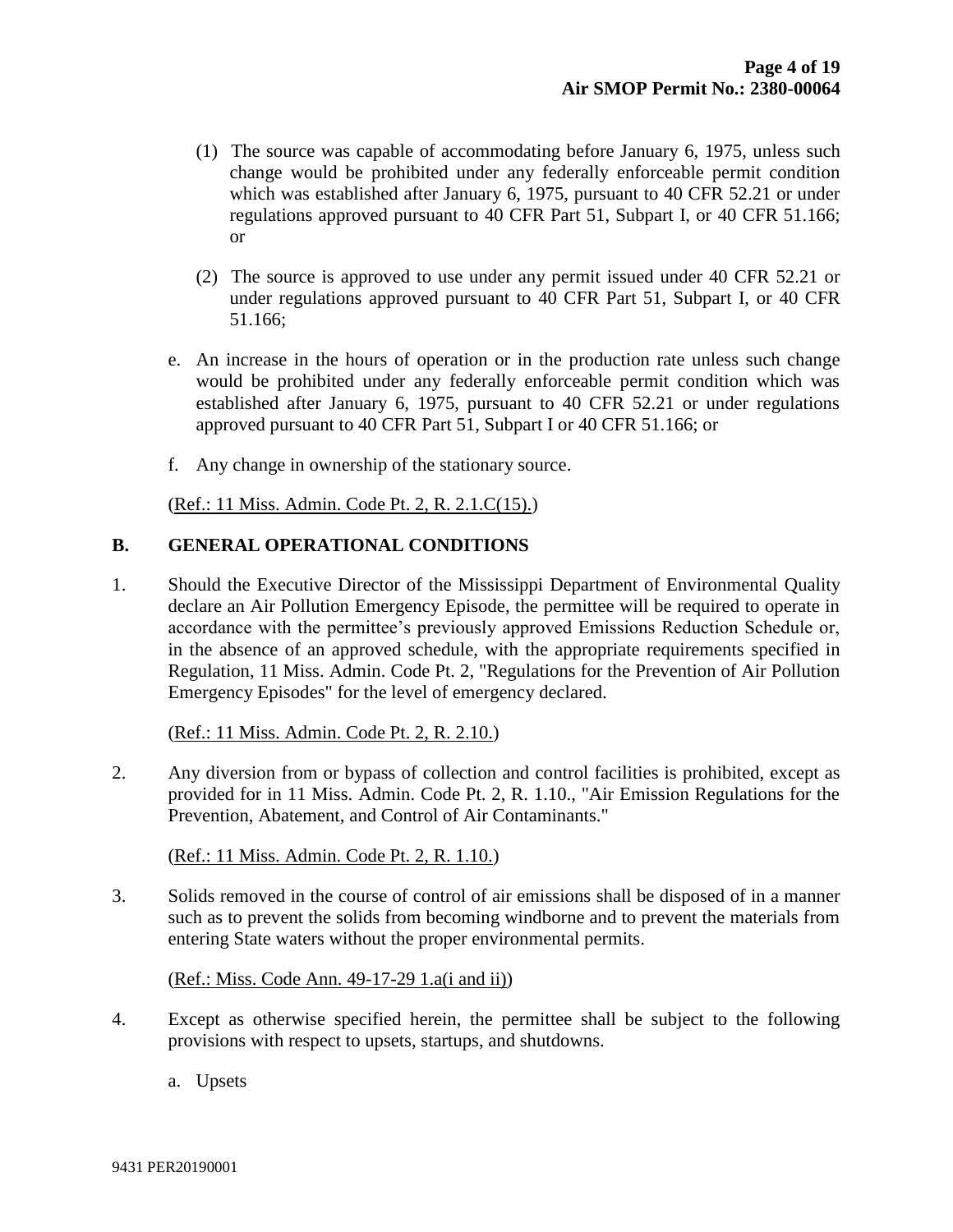- (1) For an upset defined in 11 Miss. Admin. Code Pt. 2, R. 1.2., the Commission may pursue an enforcement action for noncompliance with an emission standard or other requirement of an applicable rule, regulation, or permit. In determining whether to pursue enforcement action, and/or the appropriate enforcement action to take, the Commission may consider whether the source has demonstrated through properly signed contemporaneous operating logs or other relevant evidence the following:
	- (i) An upset occurred and that the source can identify the cause(s) of the upset;
	- (ii) The source was at the time being properly operated;
	- (iii) During the upset the source took all reasonable steps to minimize levels of emissions that exceeded the emission standard or other requirement of an applicable rule, regulation, or permit;
	- (iv) That within 5 working days of the time the upset began, the source submitted a written report to the Department describing the upset, the steps taken to mitigate excess emissions or any other noncompliance, and the corrective actions taken and;
	- (v) That as soon as practicable but no later than 24 hours of becoming aware of an upset that caused an immediate adverse impact to human health or the environment beyond the source boundary or caused a general nuisance to the public, the source provided notification to the Department.
- (2) In any enforcement proceeding by the Commission, the source seeking to establish the occurrence of an upset has the burden of proof.
- (3) This provision is in addition to any upset provision contained in any applicable requirement.
- (4) These upset provisions apply only to enforcement actions by the Commission and are not intended to prohibit EPA or third party enforcement actions.
- b. Startups and Shutdowns (as defined by 11 Miss. Admin. Code Pt. 2, R. 1.2.)
	- (1) Startups and shutdowns are part of normal source operation. Emission limitations apply during startups and shutdowns unless source specific emission limitations or work practice standards for startups and shutdowns are defined by an applicable rule, regulation, or permit.
	- (2) Where the source is unable to comply with existing emission limitations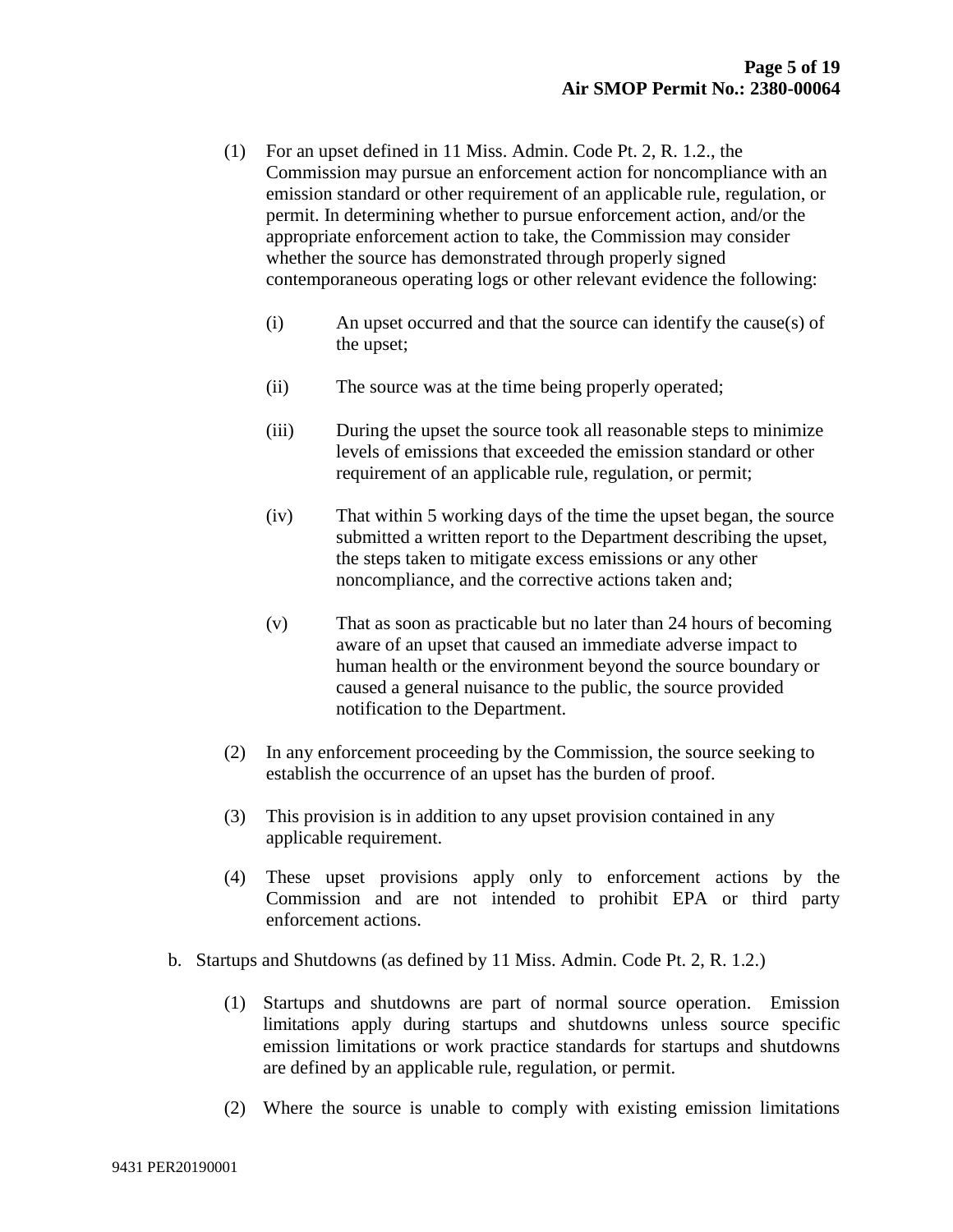established under the State Implementation Plan (SIP) and defined in this regulation, 11 Mississippi Administrative Code, Part 2, Chapter 1, the Department will consider establishing source specific emission limitations or work practice standards for startups and shutdowns. Source specific emission limitations or work practice standards established for startups and shutdowns are subject to the requirements prescribed in 11 Miss. Admin. Code Pt. 2, R. 1.10.B(2)(a) through (e).

(3) Where an upset as defined in Rule 1.2 occurs during startup or shutdown, see the upset requirements above.

#### (Ref.: 11 Miss. Admin. Code Pt. 2, R. 1.10.)

- 5. Compliance Testing: Regarding compliance testing:
	- a. The results of any emissions sampling and analysis shall be expressed both in units consistent with the standards set forth in any Applicable Rules and Regulations or this permit and in units of mass per time.
	- b. Compliance testing will be performed at the expense of the permittee.
	- c. Each emission sampling and analysis report shall include but not be limited to the following:
		- (1) Detailed description of testing procedures;
		- (2) Sample calculation(s);
		- (3) Results; and
		- (4) Comparison of results to all Applicable Rules and Regulations and to emission limitations in the permit.

(Ref.: 11 Miss. Admin. Code Pt. 2, R. 2.6.B(3), (4), and (6).)

#### **C. PERMIT RENEWAL / MODIFICATION / TRANSFER / TERMINATION**

1. For renewal of this permit, the applicant shall make application not less than one-hundred eighty (180) days prior to the expiration date of the permit substantiated with current emissions data, test results or reports or other data as deemed necessary by the Mississippi Environmental Quality Permit Board. If the applicant submits a timely and complete application pursuant to this paragraph and the Permit Board, through no fault of the applicant, fails to act on the application on or before the expiration date of the existing permit, the applicant shall continue to operate the stationary source under the terms and conditions of the expired permit, which shall remain in effect until final action on the application is taken by the Permit Board. Permit expiration terminates the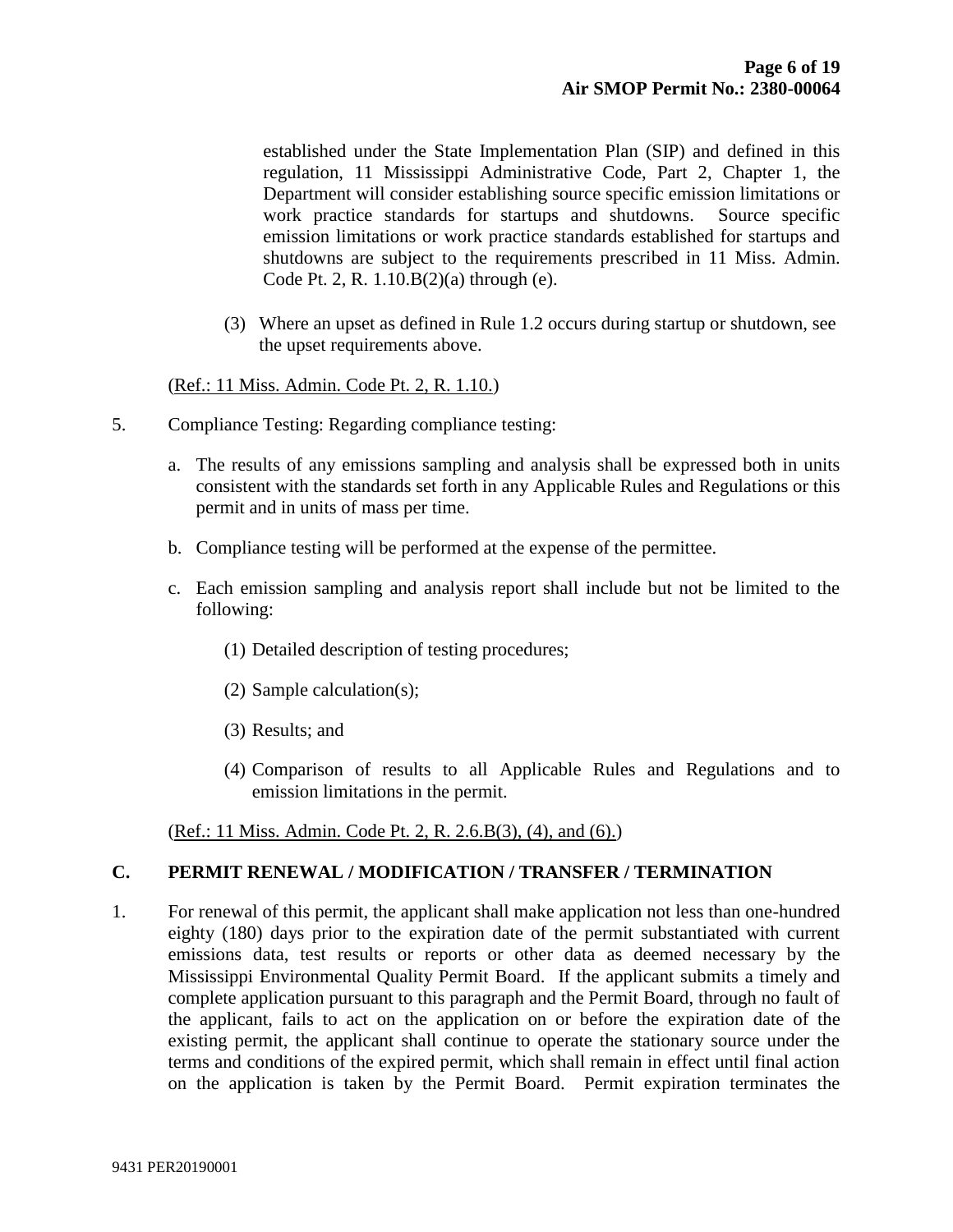source's ability to operate unless a timely and complete renewal application has been submitted.

(Ref.: 11 Miss. Admin. Code Pt. 2, R. 2.8.)

2. The permittee shall furnish to the DEQ within a reasonable time any information the DEQ may request in writing to determine whether cause exists for modifying, revoking and reissuing, or terminating the permit or to determine compliance with the permit. Upon request, the permittee shall also furnish to the DEQ copies of records required to be kept by the permit or, for information claimed to be confidential, the permittee shall furnish such records to the DEQ along with a claim of confidentiality. The permittee may furnish such records directly to the Administrator along with a claim of confidentiality.

(Ref.: 11 Miss. Admin. Code Pt. 2, R. 2.2.B(15)(d).)

3. The permit and/or any part thereof may be modified, revoked, reopened, and reissued, or terminated for cause. Sufficient cause for a permit to be reopened shall exist when an air emissions stationary source becomes subject to Title V. The filing of a request by the permittee for a permit modification, revocation and reissuance, or termination, or of a notification of planned changes or anticipated noncompliance does not stay any permit condition.

#### (Ref.: 11 Miss. Admin. Code Pt. 2, R. 2.2.B(15)(b).)

- 4. After notice and opportunity for a hearing, this permit may be modified, suspended, or revoked in whole or in part during its term for cause including, but not limited to:
	- a. Persistent violation of any terms or conditions of this permit.
	- b. Obtaining this permit by misrepresentation or failure to disclose fully all relevant facts; or
	- c. A change in federal, state, or local laws or regulations that require either a temporary or permanent reduction or elimination of previously authorized air emission.

(Ref.: 11 Miss. Admin. Code Pt. 2, R. 2.2.C.)

5. This permit may only be transferred upon approval of the Mississippi Environmental Quality Permit Board.

(Ref.: 11 Miss. Admin. Code Pt. 2, R. 2.16.B.)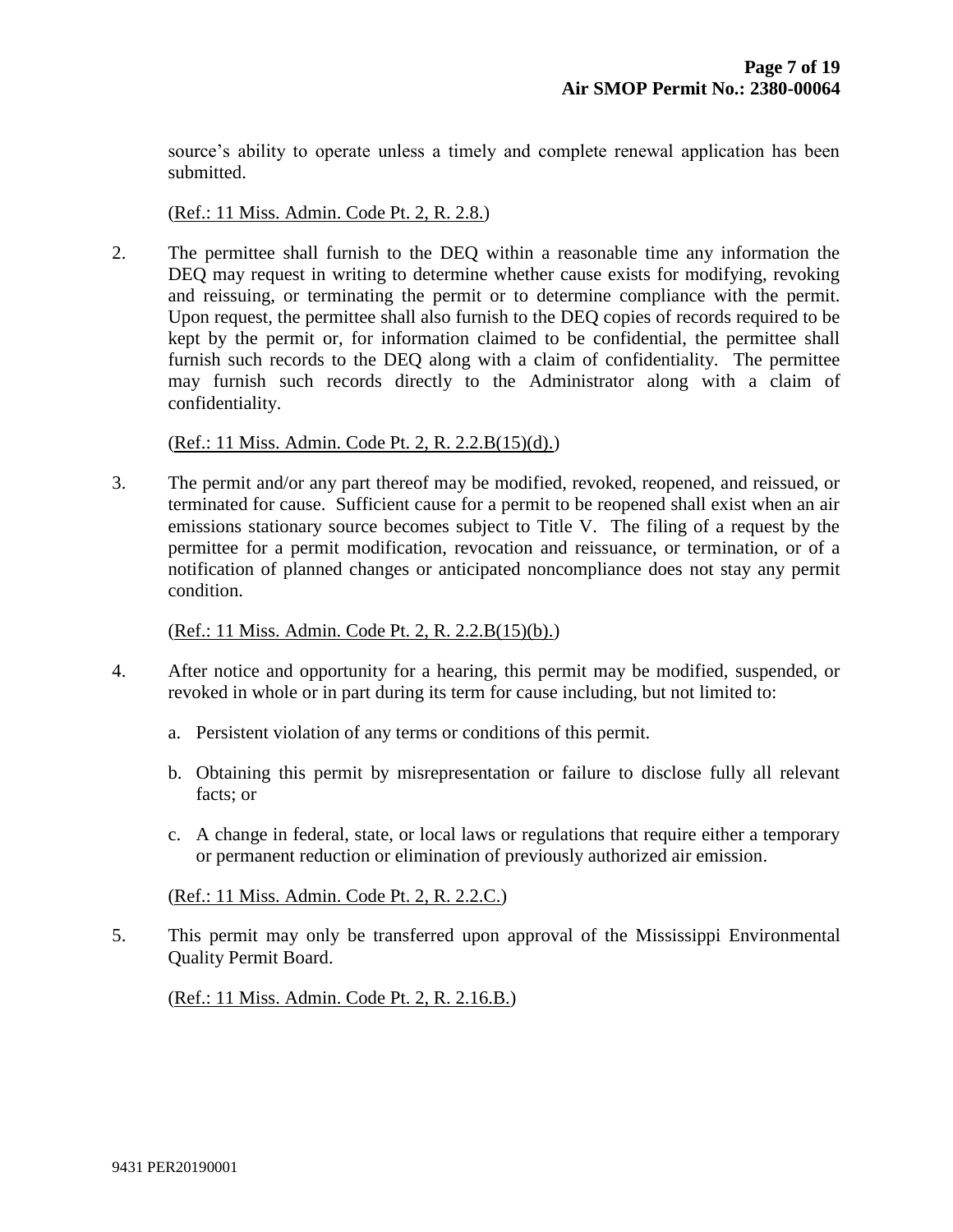## **SECTION 2 EMISSION POINT DESCRIPTION**

The permittee is authorized to operate air emissions equipment, as described in the following table.

| <b>Emission</b><br>Point | <b>Description</b>                                                                   |
|--------------------------|--------------------------------------------------------------------------------------|
| $AA-000$                 | <b>Entire Facility</b>                                                               |
| $AA-001$                 | Facility-wide Surface Coating Operations (Equipped with filters.)                    |
| $AA-004$                 | 86 Natural Gas-fired Space Heaters (Total = 2.1 MMBTU/hr)                            |
| $AA-005$                 | <b>Facility-wide Metal Fabrication Operations</b>                                    |
| $AA-006$                 | <b>Facility-wide Welding Operations</b>                                              |
| $AA-008$                 | Facility-wide Powder Coat Operations (Located at 307C Walker Street in Richland, MS) |
| $AA-009$                 | 0.75 MMBTU/hr Natural Gas-fired Oven (Located at 307C Walker Street in Richland, MS) |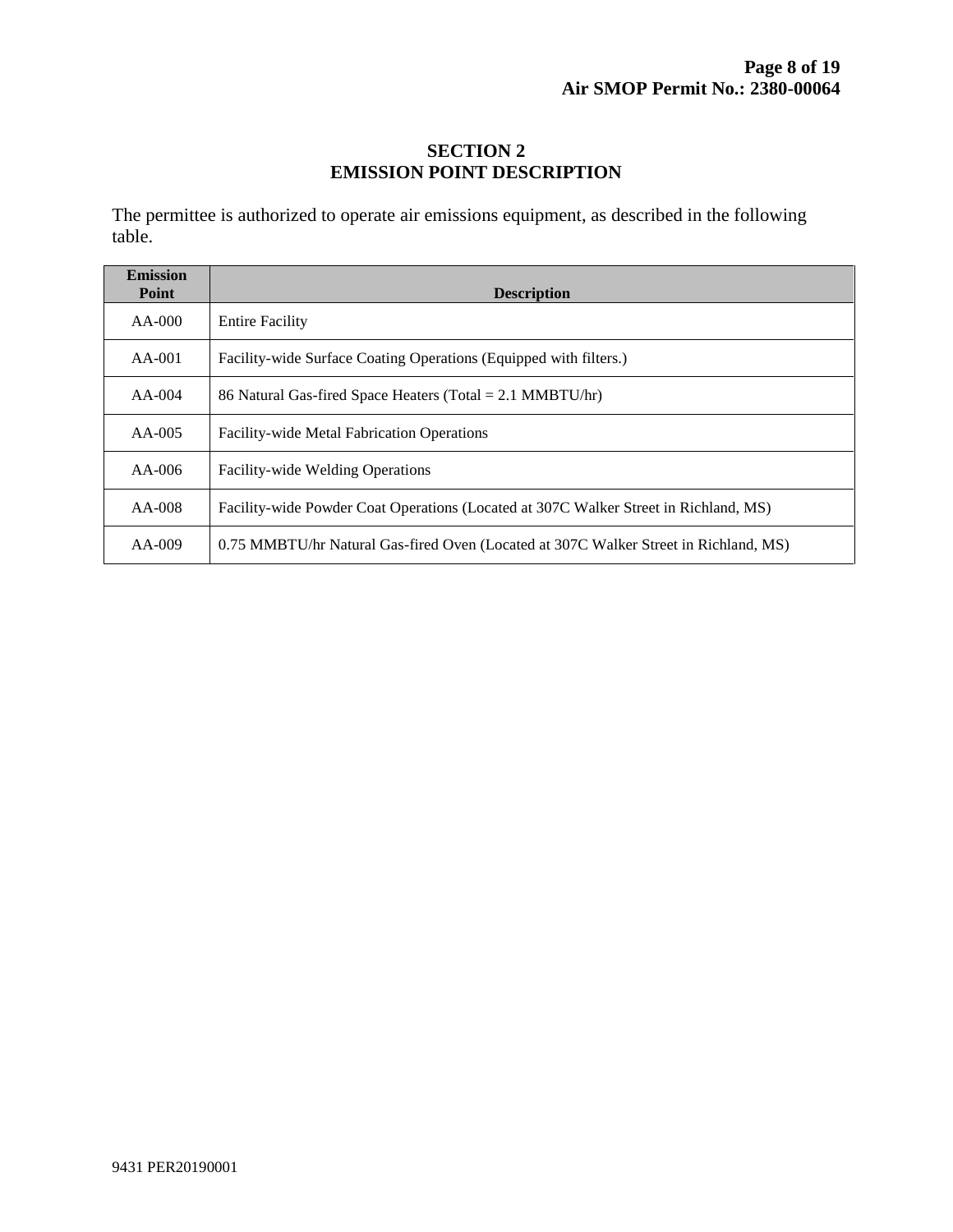| <b>Emission</b><br>Point        | <b>Applicable Requirement</b>                                                                                                                                                                                                    | <b>Condition</b><br>Number(s) | Pollutant/<br>Parameter | <b>Limitation/Standard</b>                                                                                                                           |
|---------------------------------|----------------------------------------------------------------------------------------------------------------------------------------------------------------------------------------------------------------------------------|-------------------------------|-------------------------|------------------------------------------------------------------------------------------------------------------------------------------------------|
| $AA-000$<br>(Facility-<br>Wide) | 11 Miss. Admin. Code Pt. 2, R.<br>2.2.B(10); 11 Miss. Admin. Code<br>Pt. 2, R. 6.1.A $(17)(a)(1)$ .                                                                                                                              | 3.1                           |                         | The Calvert Company, Inc. (Air Ref. No.<br>2380-00064) and Aztec Industries, Inc. (Air<br>Ref. No. 2380-00008) are considered one<br>source for HAPs |
|                                 | 11 Miss. Admin. Code Pt. 2, R.<br>1.3.A.                                                                                                                                                                                         | 3.2                           | Opacity                 | $\leq$ 40% except during startup                                                                                                                     |
|                                 | 11 Miss. Admin. Code Pt. 2, R.<br>1.3.B.                                                                                                                                                                                         | 3.3                           | Opacity                 | $\leq 40\%$                                                                                                                                          |
|                                 | 11 Miss. Admin. Code Pt. 2, R.1.<br>$3.D(1)(a)$ .                                                                                                                                                                                | 3.4                           | PM                      | 0.6 lb/MMBTU                                                                                                                                         |
|                                 | 11 Miss. Admin. Code Pt. 2, R.<br>$1.3.F(1)$ .                                                                                                                                                                                   | 3.5                           | PM                      | $E = 4.1p^{0.67}$                                                                                                                                    |
|                                 | 11 Miss. Admin. Code Pt. 2, R.<br>1.3.C.                                                                                                                                                                                         | 3.6                           | <b>PM</b>               | Nuisance clause                                                                                                                                      |
|                                 | 11 Miss. Admin. Code Pt. 2, R.<br>$1.4.A(1)$ .                                                                                                                                                                                   | 3.7                           | SO <sub>2</sub>         | 4.8 lb/MMBTU                                                                                                                                         |
|                                 | 11 Miss. Admin. Code Pt. 2, R.<br>2.2.B(10).                                                                                                                                                                                     | 3.8                           | <b>VOC</b>              | 99.0 tpy                                                                                                                                             |
|                                 | 11 Miss. Admin. Code Pt. 2, R.<br>2.2.B(10).                                                                                                                                                                                     | 3.9                           | <b>HAP</b>              | 9.0 tpy/24.0 tpy                                                                                                                                     |
|                                 | 40 CFR Part 63, Subpart HHHHHH<br>- National Emission Standards for<br>Hazardous Air Pollutants: Paint<br>Stripping and Miscellaneous<br>Surface Coating Operations (Area<br>Sources);<br>40 CFR 63.11169(c) and<br>63.11170(3). | 3.10                          | <b>HAP</b>              | General Applicability                                                                                                                                |

#### **SECTION 3 EMISSION LIMITATIONS AND STANDARDS**

3.1 The Calvert Company, Inc. (Air Ref. No. 2380-00064) and Aztec Industries, Inc. (Air Ref. No. 2380-00008) are considered contiguous/adjacent and are under common control/ownership; however, the two facilities have a separate industrial grouping. Therefore, they are considered one source for evaluation of Hazardous Air Pollutants (HAPs) under Section 112 of the Clean Air Act but are considered separate sources for evaluation of all other regulated pollutants under the Prevention of Significant Deterioration (PSD) regulations and Title V regulations. Because emissions of HAPs from both sources combined may exceed the Title V major source thresholds, both facilities must maintain a Synthetic Minor Operating Permit to avoid major source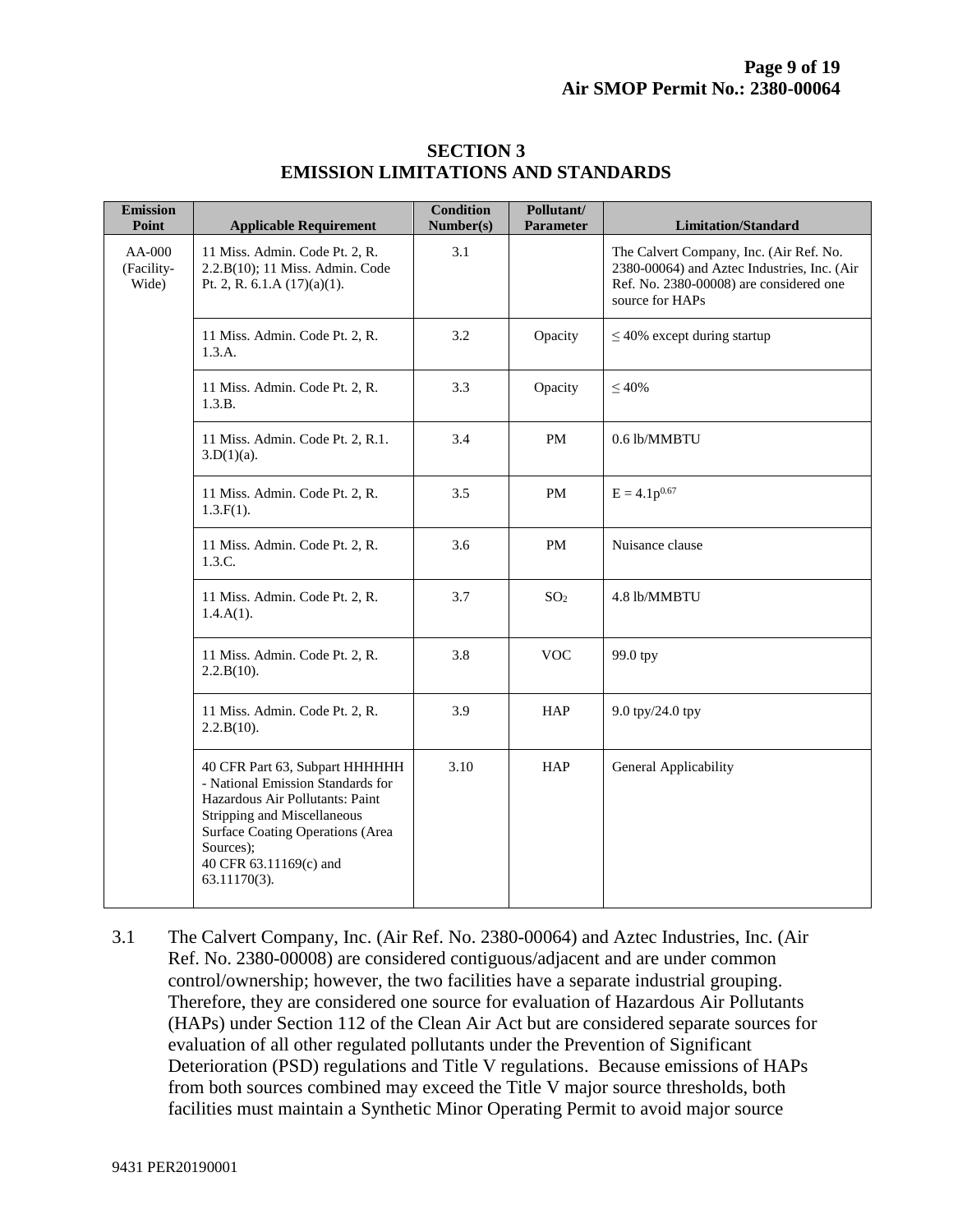applicability. Modifications at both facilities shall be evaluated to ensure the combined potential emissions do not exceed 10 tons per year of any individual HAP or 25 tons per year of combined HAPs.

(Ref.: 11 Miss. Admin. Code Pt. 2, R. 2.2.B(10); 11 Miss. Admin. Code Pt. 2, R. 6.1.A  $(17)$ .; 40 CFR 52.21(b)(6))

3.2 For Emission Point AA-000 (Facility-Wide), except as otherwise specified or limited herein, the permittee shall not cause, permit, or allow the emission of smoke from a point source into the open air from any manufacturing, industrial, commercial or waste disposal process which exceeds forty (40) percent opacity subject to the following exception. Startup operations may produce emissions which exceed 40% opacity for up to fifteen (15) minutes per startup in any one hour and not to exceed three (3) startups per stack in any twenty-four (24) hour period.

(Ref.: 11 Miss. Admin. Code Pt. 2, R. 1.3.A.)

3.3 For Emission Point AA-000 (Facility-Wide), except as otherwise specified or limited herein, the permittee shall not cause, allow, or permit the discharge into the ambient air from any point source or emissions, any air contaminant of such opacity as to obscure an observer's view to a degree in excess of 40% opacity, equivalent to that provided in Condition 3.2. This shall not apply to vision obscuration caused by uncombined water droplets.

(Ref.: 11 Miss. Admin. Code Pt. 2, R. 1.3.B.)

3.4 For Emission Point AA-000 (Facility-Wide), for installations of less than 10 million BTU per hour heat input, emission of ash and/or Particulate Matter (PM) from fossil fuel burning shall not exceed 0.6 pounds per million BTU per hour heat input.

(Ref.: 11 Miss. Admin. Code Pt. 2, R. 1.3.D(1)(a).)

3.5 For Emission Point AA-000 (Facility-Wide), except as otherwise specified herein, the permittee shall limit the emissions of Particulate Matter (PM) to no more than the rate determined by the following relationship:

$$
E = 4.1 p^{0.67}
$$

where  $E$  is the emission rate in pounds per hour and  $p$  is the process weight input rate in tons per hour. Conveyor discharge of coarse solid matter may be allowed if no nuisance is created beyond the property boundary where the discharge occurs.

(Ref.: 11 Miss. Admin. Code Pt. 2, R. 1.3.F(1).)

3.6 For Emission Point AA-000 (Facility-Wide), the permittee shall not cause or allow the emission of particles or any contaminants in sufficient amounts or of such duration from any process as to be injurious to humans, animals, plants, or property, or to be a public nuisance, or create a condition of air pollution.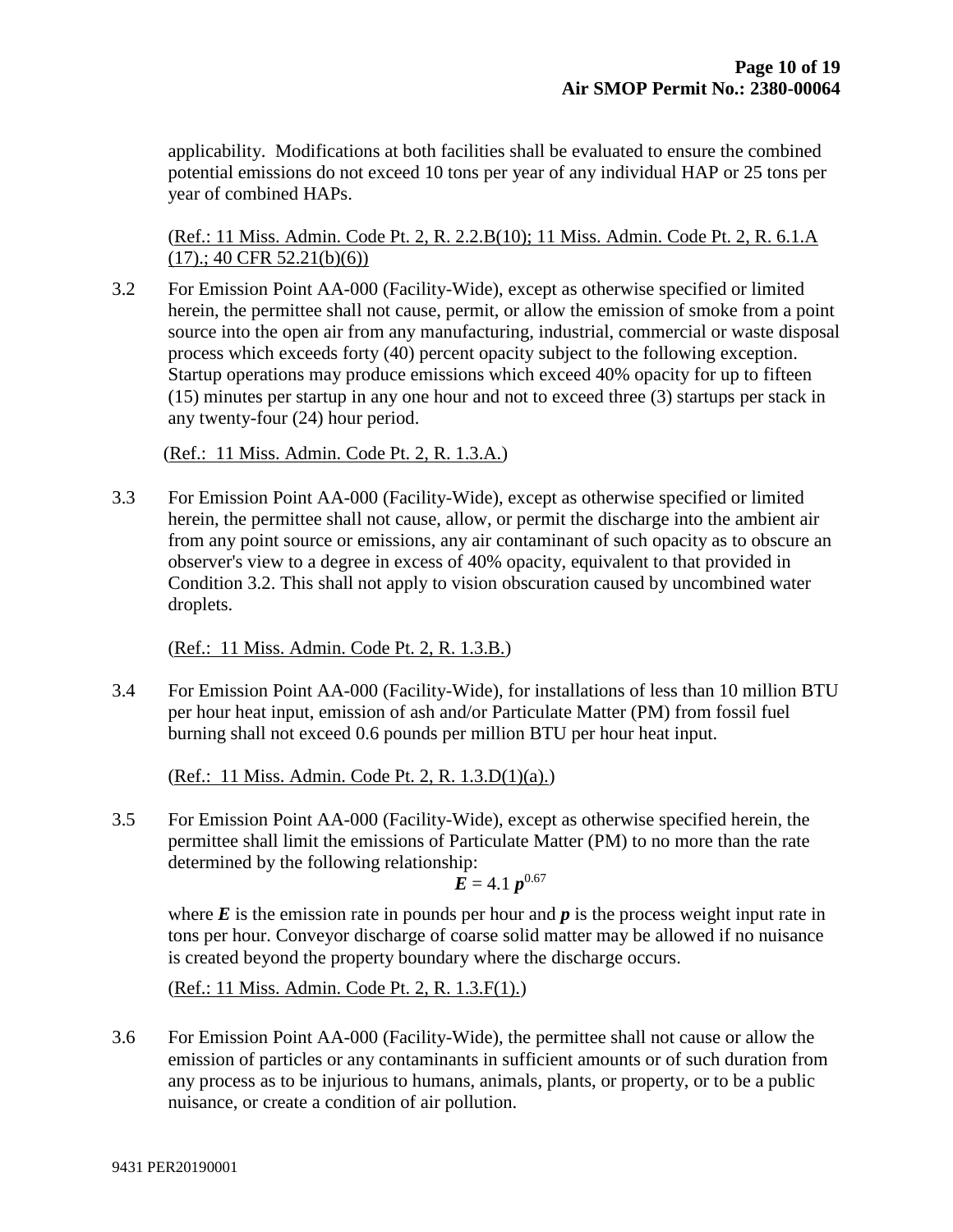Additionally, the permittee shall not cause the handling, transporting, or storage of any material in a manner, which allows or may allow unnecessary amounts of particulate matter to become airborne.

When dust, fumes, gases, mist, odorous matter, vapors, or any combination thereof escape from a building or equipment and cause a nuisance to a property other than the one from which it originated or any other provision of this regulation is violated, the MDEQ may order that all air and gases or air and gas-borne material leaving the building or equipment are controlled or removed prior to discharge to the open air.

(Ref.: 11 Miss. Admin. Code Pt. 2, R. 1.3.C.)

3.7 For Emission Point AA-000 (Facility-Wide), the maximum discharge of sulfur oxides from any fuel burning installation in which the fuel is burned primarily to produce heat or power by indirect heat transfer shall not exceed 4.8 pounds (measured as sulfur dioxide) per million BTU heat input.

(Ref.: 11 Miss. Admin. Code Pt. 2, R. 1.4.A(1).)

3.8 For Emission Point AA-000 (Facility-Wide), the permittee shall limit volatile organic compound (VOC) emissions from The Calvert Company facility to no more than 99.0 tons per year (TPY) as determined for each consecutive 12-month period.

(Ref.: 11 Miss. Admin. Code Pt. 2, R. 2.2.B(10).)

3.9 For Emission Point AA-000 (Facility-Wide), the permittee shall limit hazardous air pollutant (HAP) emissions from The Calvert Company facility to no more than 9.0 tons per year (TPY) of any single HAP and no more than 24.0 TPY of total combined HAPs as determined for each consecutive 12-month period.

(Ref.: 11 Miss. Admin. Code Pt. 2, R. 2.2.B(10).)

3.10 For Emission Point AA-000 (Facility-Wide), the permittee is subject to 40 CFR Part 63, Subpart HHHHHH - National Emission Standards for Hazardous Air Pollutants: Paint Stripping and Miscellaneous Surface Coating Operations (Area Sources)

(Ref.: 40 CFR Part 63, Subpart HHHHHH - National Emission Standards for Hazardous Air Pollutants: Paint Stripping and Miscellaneous Surface Coating Operations (Area Sources); 40 CFR 63.11169(c) and 63.11170(3).)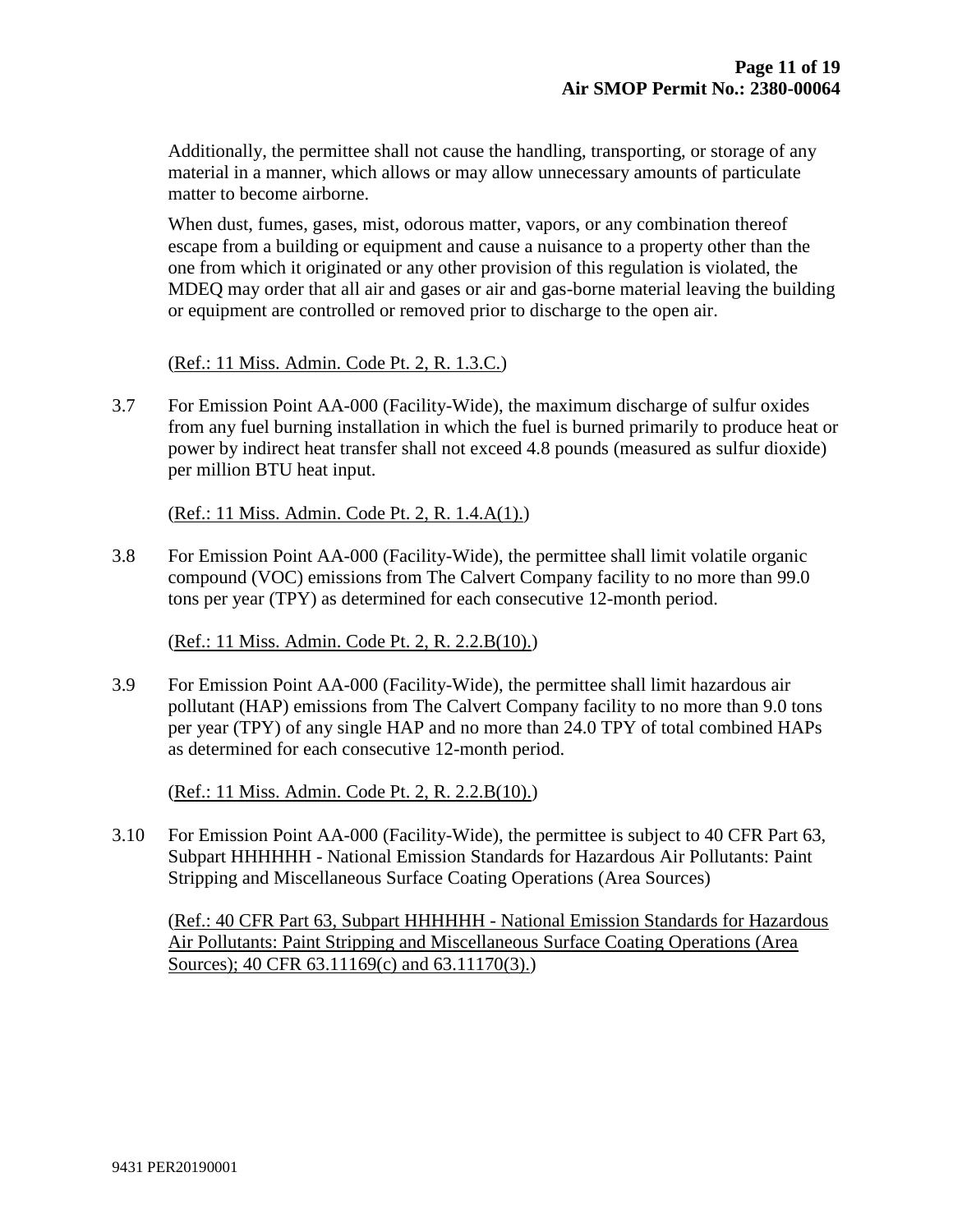#### **SECTION 4 WORK PRACTICES**

### *"THIS SECTION WAS INTENTIONALLY LEFT BLANK SINCE NO WORK PRACTICE STANDARDS APPLY TO THIS PERMIT ACTION."*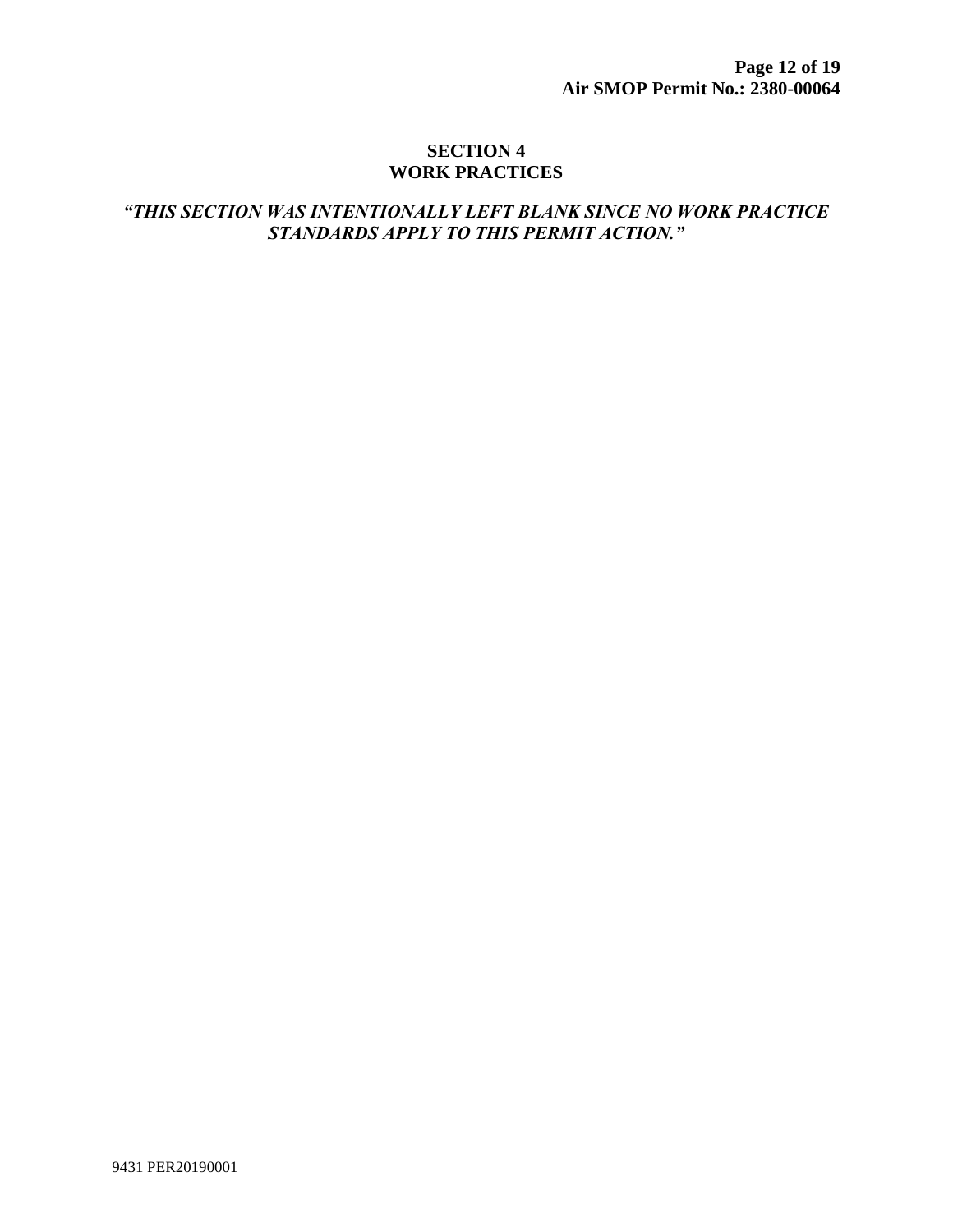| <b>Emission</b><br>Point        | <b>Applicable Requirement</b>                                                                                                                                                                                                 | <b>Condition</b><br>Number(s) | Pollutant/<br><b>Parameter</b> | <b>Monitoring/Recordkeeping</b><br><b>Requirement</b>                                   |
|---------------------------------|-------------------------------------------------------------------------------------------------------------------------------------------------------------------------------------------------------------------------------|-------------------------------|--------------------------------|-----------------------------------------------------------------------------------------|
| $AA-000$<br>(Facility-<br>Wide) | 11 Miss. Admin. Code Pt. 2, R. 2.9.                                                                                                                                                                                           | 5.1                           | Recordkeeping                  | Maintain records for a minimum of 5 years.                                              |
|                                 | 11 Miss. Admin. Code Pt. 2, R.<br>$2.2.B(11)$ .                                                                                                                                                                               | 5.2                           | VOC/HAP                        | Monitor and record VOC/HAP content<br>monthly and in any consecutive 12-month<br>period |
| $AA-001$                        | 40 CFR Part 63, Subpart HHHHHH<br>- National Emission Standards for<br>Hazardous Air Pollutants: Paint<br>Stripping and Miscellaneous<br><b>Surface Coating Operations (Area</b><br>Sources); 40 CFR 63.11173(e), (f),<br>(g) | 5.3                           | <b>HAP</b>                     | <b>Compliance Requirements</b>                                                          |
|                                 | 40 CFR $63.11177(a)$ , (b), (c), (d),<br>$(g)$ , (h), Subpart HHHHHH                                                                                                                                                          | 5.4                           | <b>HAP</b>                     | Record keeping Requirements                                                             |

#### **SECTION 5 MONITORING AND RECORDKEEPING REQUIREMENTS**

5.1 The permittee shall retain all required records, monitoring data, supporting information and reports for a period of at least five (5) years from the date of the monitoring sample, measurement, report, or application. Support information includes all calibration and maintenance records, all original strip-chart recordings or other data for continuous monitoring instrumentation, and copies of all reports required by this permit. Copies of such records shall be submitted to MDEQ as required by Applicable Rules and Regulations or this permit upon request.

(Ref.: 11 Miss. Admin. Code Pt. 2, R. 2.9.)

- 5.2 For Emission Point AA-000 (Facility-Wide), the permittee shall maintain sufficient records to document:
	- (a) identification of each coating, adhesive, solvent or other VOC or HAP containing material used, and the total gallons of each coating and each solvent used on a monthly basis and in any consecutive 12-month period;
	- (b) the VOC and HAP content(s) (percent weight) of each coating, adhesive, solvent or other VOC or HAP containing material used. A description of the method used to determine the VOC and HAP content shall accompany this data; and
	- (c) the density  $(lb/ga)$  of each coating, adhesive, solvent or other VOC or HAP containing material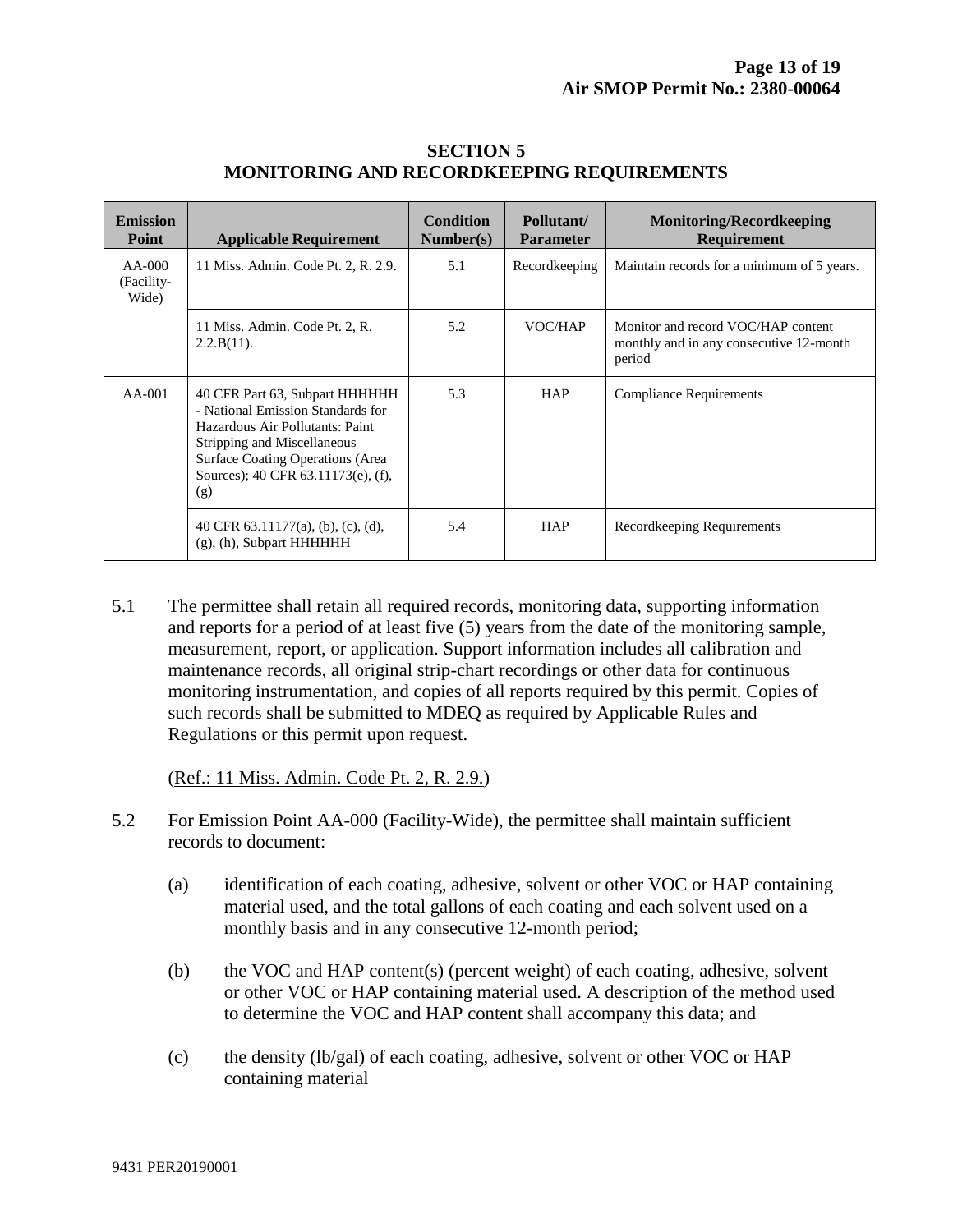(d) the total VOC emission rate, the emission rate of each individual HAP and the total HAP emission rate in tons per year based on a consecutive 12-month period.

The permittee may utilize data supplied by the manufacturer, or analysis of VOC or HAP content by EPA Test Method 24 and EPA Test Method 311 respectively.

(Ref.: 11 Miss. Admin. Code Pt. 2, R. 2.2.B(10).)

- 5.3 For Emission Point AA-001, the permittee is subject to the following compliance requirements:
	- (a) all painters shall be certified that they have completed training in the proper spray application of surface coatings and the proper setup and maintenance of spray equipment. The minimum requirements for training and certification are described in paragraph (f) below. The spray application of surface coatings is prohibited by persons who are not certified as having completed the training described in paragraph (f) below.
	- (b) all spray-applied coatings shall be applied in a spray booth, preparation station, or mobile enclosure that meets the requirements of paragraph (b)(1) below and either paragraph  $(b)(2)$ ,  $(3)$ , or  $(4)$  below.
		- (1) all spray booths, preparation stations, and mobile enclosures shall be fitted with a type of filter technology that is demonstrated to achieve at least 98 percent capture of paint overspray. The procedure used to demonstrate filter efficiency must be consistent with the American Society of Heating, Refrigerating, and Air-Conditioning Engineers (ASHRAE) Method 52.1,"Gravimetric and Dust-Spot Procedures for Testing Air-Cleaning Devices Used in General Ventilation for Removing Particulate Matter, June 4, 1992" (incorporated by reference, see 40 CFR 63.14, Subpart A). The test coating for measuring filter efficiency shall be a high solids bake enamel delivered at a rate of at least 135 grams per minute from a conventional (non-HVLP) air-atomized spray gun operating at 40 pounds per square inch (psi) air pressure; the air flow rate across the filter shall be 150 feet per minute. Owners and operators may use published filter efficiency data provided by filter vendors to demonstrate compliance with this requirement and are not required to perform this measurement. The requirements of this paragraph do not apply to waterwash spray booths that are operated and maintained according to the manufacturer's specifications.
		- (2) spray booths and preparation stations used to refinish complete motor vehicles or mobile equipment shall be fully enclosed with a full roof, and four complete walls or complete side curtains, and shall be ventilated at negative pressure so that air is drawn into any openings in the booth walls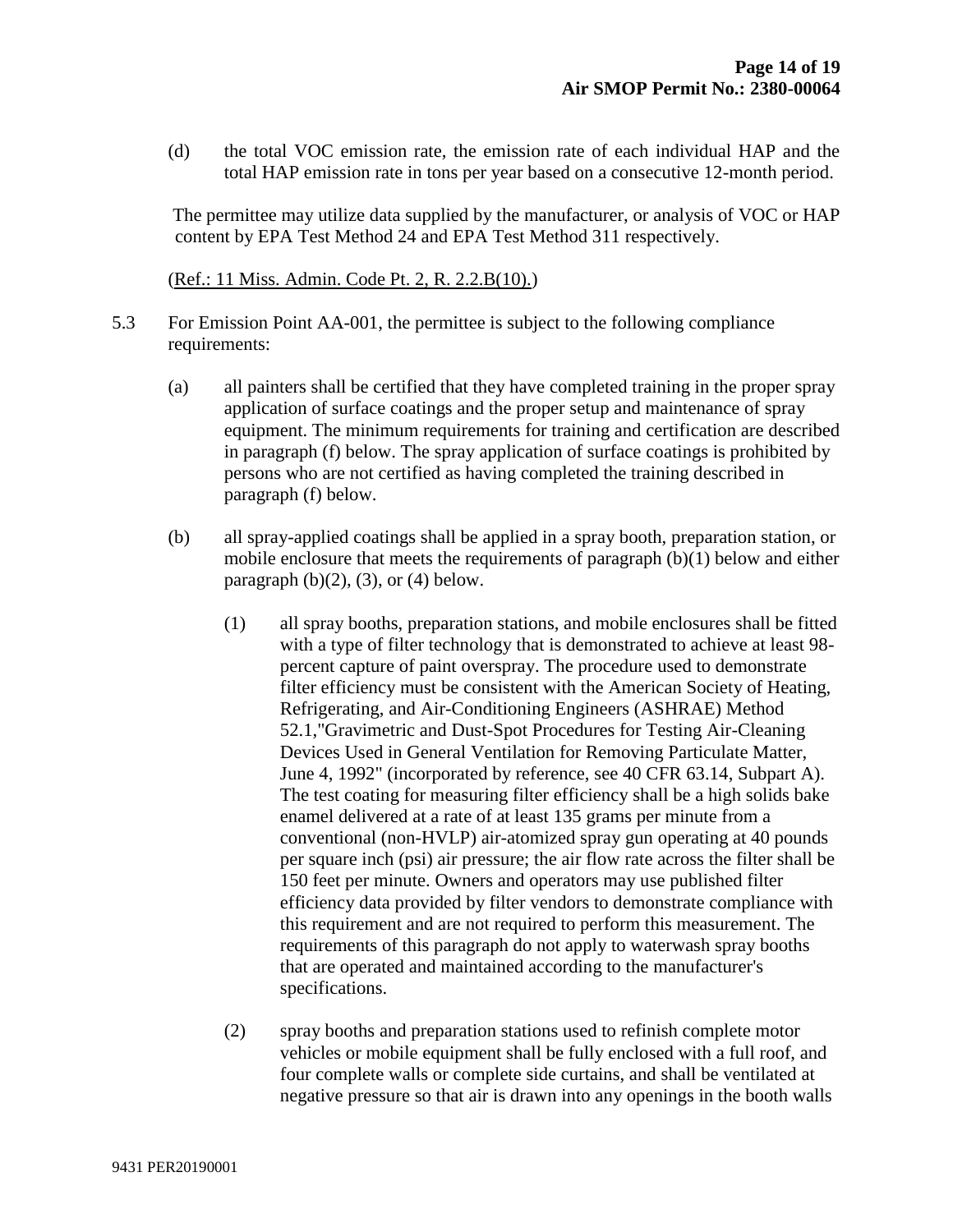or preparation station curtains. However, if a spray booth is fully enclosed and has seals on all doors and other openings and has an automatic pressure balancing system, it may be operated at up to, but not more than, 0.05 inches water gauge positive pressure.

- (3) spray booths and preparation stations that are used to coat miscellaneous parts and products or vehicle subassemblies must have a full roof, at least three complete walls or complete side curtains, and must be ventilated so that air is drawn into the booth. The walls and roof of a booth may have openings, if needed, to allow for conveyors and parts to pass through the booth during the coating process.
- (4) mobile ventilated enclosures that are used to perform spot repairs must enclose and, if necessary, seal against the surface around the area being coated such that paint overspray is retained within the enclosure and directed to a filter to capture paint overspray.
- (c) all spray-applied coatings shall be applied with a high volume, low pressure (HVLP) spray gun, electrostatic application, airless spray gun, air-assisted airless spray gun, or an equivalent technology that is demonstrated by the spray gun manufacturer to achieve transfer efficiency comparable to one of the spray gun technologies listed above for a comparable operation, and for which written approval has been obtained from the MDEQ. The procedure used to demonstrate that spray gun transfer efficiency is equivalent to that of an HVLP spray gun shall be equivalent to the California South Coast Air Quality Management District's "Spray Equipment Transfer Efficiency Test Procedure for Equipment User, May 24, 1989" and "Guidelines for Demonstrating Equivalency with District Approved Transfer Efficient Spray Guns, September 26, 2002" (incorporated by reference, see 40 CFR 63.14 of subpart A of this part).
- (d) all paint spray gun cleaning shall be done so that an atomized mist or spray of gun cleaning solvent and paint residue is not created outside of a container that collects used gun cleaning solvent. Spray gun cleaning may be done with, for example, hand cleaning of parts of the disassembled gun in a container of solvent, by flushing solvent through the gun without atomizing the solvent and paint residue, or by using a fully enclosed spray gun washer. A combination of nonatomizing methods may also be used.
- (e) as provided in 40 CFR 63.6(g), the U.S. Environmental Protection Agency may choose to grant permission to use an alternative to the emission standards in this section after the permittee requests approval to do so according to 40 CFR  $63.6(g)(2)$ .
- (f) ensure and certify that all new and existing personnel, including contract personnel, who spray apply surface coatings, as defined in 40 CFR 63.11180, are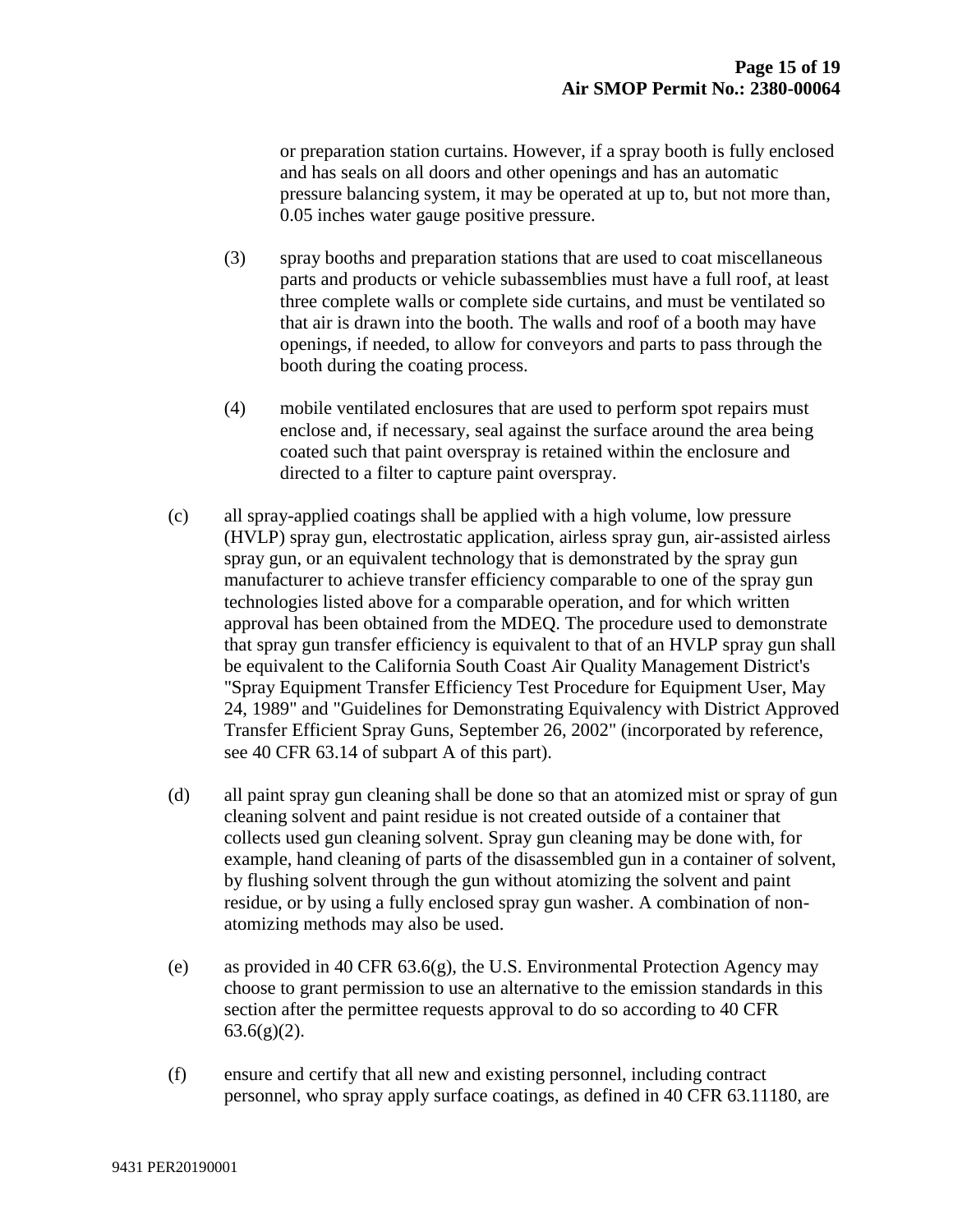trained in the proper application of surface coatings as required by paragraph (a) above. The training program shall include, at a minimum, the items listed in paragraphs  $(f)(1)$  through  $(3)$  below.

- (1) a list of all current personnel by name and job description who are required to be trained;
- (2) hands-on and classroom instruction that addresses, at a minimum, initial and refresher training in the topics listed in paragraphs  $(f)(2)(i)$  through (iv) below.
	- i. spray gun equipment selection, set up, and operation, including measuring coating viscosity, selecting the proper fluid tip or nozzle, and achieving the proper spray pattern, air pressure and volume, and fluid delivery rate.
	- ii. spray technique for different types of coatings to improve transfer efficiency and minimize coating usage and overspray, including maintaining the correct spray gun distance and angle to the part, using proper banding and overlap, and reducing lead and lag spraying at the beginning and end of each stroke.
	- iii. routine spray booth and filter maintenance, including filter selection and installation.
	- iv. environmental compliance with the requirements of this subpart.
- (3) a description of the methods to be used at the completion of initial or refresher training to demonstrate, document, and provide certification of successful completion of the required training. The permittees who can show by documentation or certification that a painter's work experience and/or training has resulted in training equivalent to the training required in paragraph  $(f)(2)$  above are not required to provide the initial training required by that paragraph to these painters.
- (g) as required by paragraph (a) above, all new and existing personnel at an affected source, including contract personnel, who spray apply surface coatings, as defined in 40 CFR 63.11180, must be trained and certified no later than 180 days after hiring. Painter training that was completed within five years prior to the date training is required, and that meets the requirements specified in paragraph  $(f)(2)$ above, satisfies this requirement and is valid for a period not to exceed five years after the date the training is completed. Employees who transfer within a company to a position as a painter are subject to the same requirements as a new hire. Training and certification will be valid for a period not to exceed five years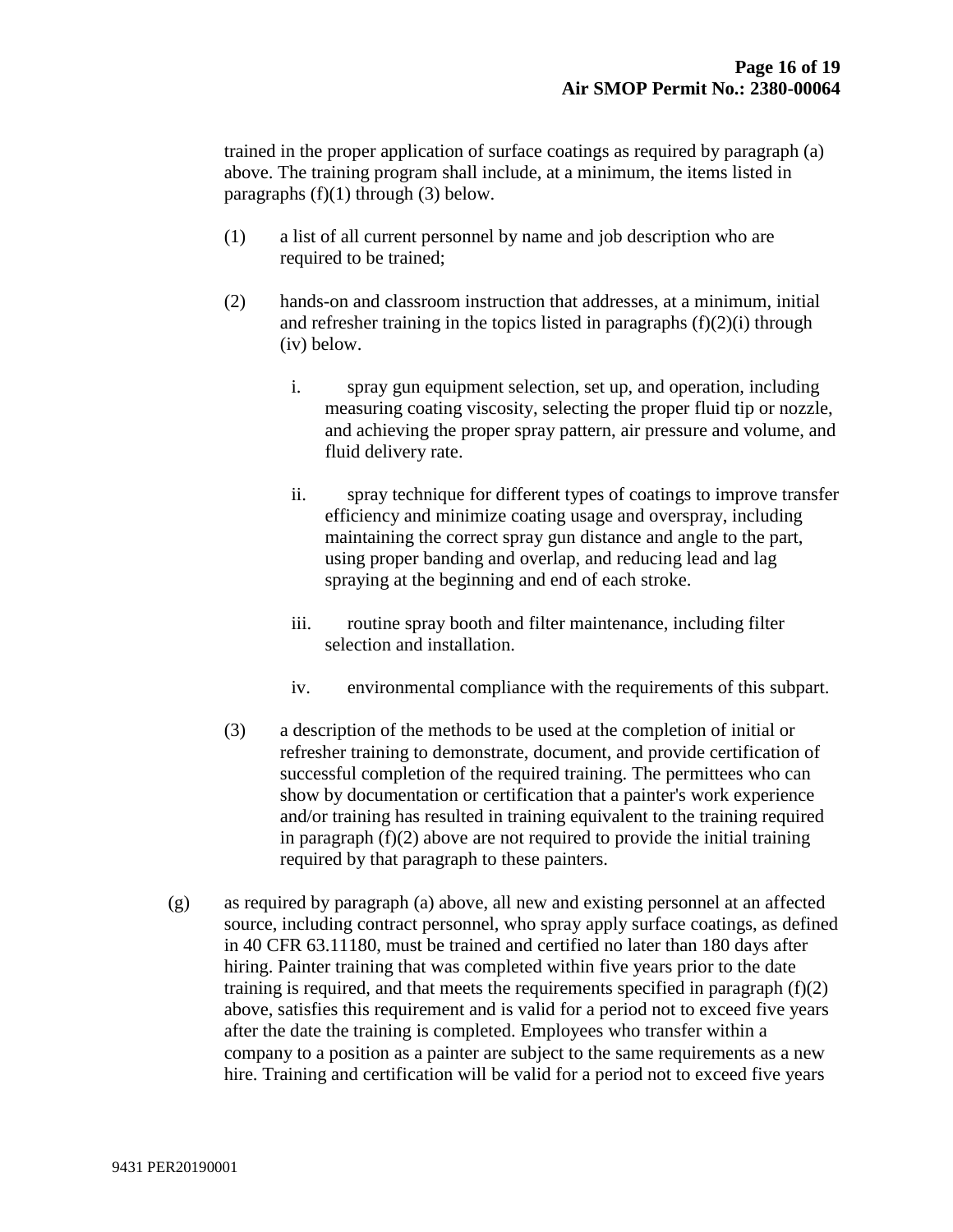after the date the training is completed, and all personnel must receive refresher training that meets the requirements above and be re-certified every five years.

 (Ref.: 40 CFR Part 63, Subpart HHHHHH - National Emission Standards for Hazardous Air Pollutants: Paint Stripping and Miscellaneous Surface Coating Operations (Area Sources); 40 CFR 63.11173(e), (f), (g).)

- 5.4 For Emission Point AA-001, the permittee shall keep the records specified in paragraphs (a) through (f) below:
	- (a) certification that each painter has completed the training specified in 40 CFR 63.11173(f) with the date the initial training and the most recent refresher training was completed.
	- (b) documentation of the filter efficiency of any spray booth exhaust filter material, according to the procedure in 40 CFR  $63.11173(e)(3)(i)$ .
	- (c) documentation from the spray gun manufacturer that each spray gun with a cup capacity equal to or greater than 3.0 fluid ounces (89 cc) that does not meet the definition of an HVLP spray gun, electrostatic application, airless spray gun, or air assisted airless spray gun, has been determined by the MDEQ to achieve a transfer efficiency equivalent to that of an HVLP spray gun, according to the procedure in 40 CFR 63.11173(e)(4).
	- (d) copies of any notification submitted as required by 40 CFR 63.11175 and copies of any report submitted as required by 40 CFR 63.11176.
	- (e) records of any deviation from the requirements in 40 CFR 63.11173, 63.11174, 63.11175, or 63.11176. These records shall include the date and time period of the deviation, and a description of the nature of the deviation and the actions taken to correct the deviation.
	- (f) records of any assessments of source compliance performed in support of the initial notification, notification of compliance status, or annual notification of changes report.

(Ref.: 40 CFR 63.11177(a), (b), (c), (d), (g), (h), Subpart HHHHHH.)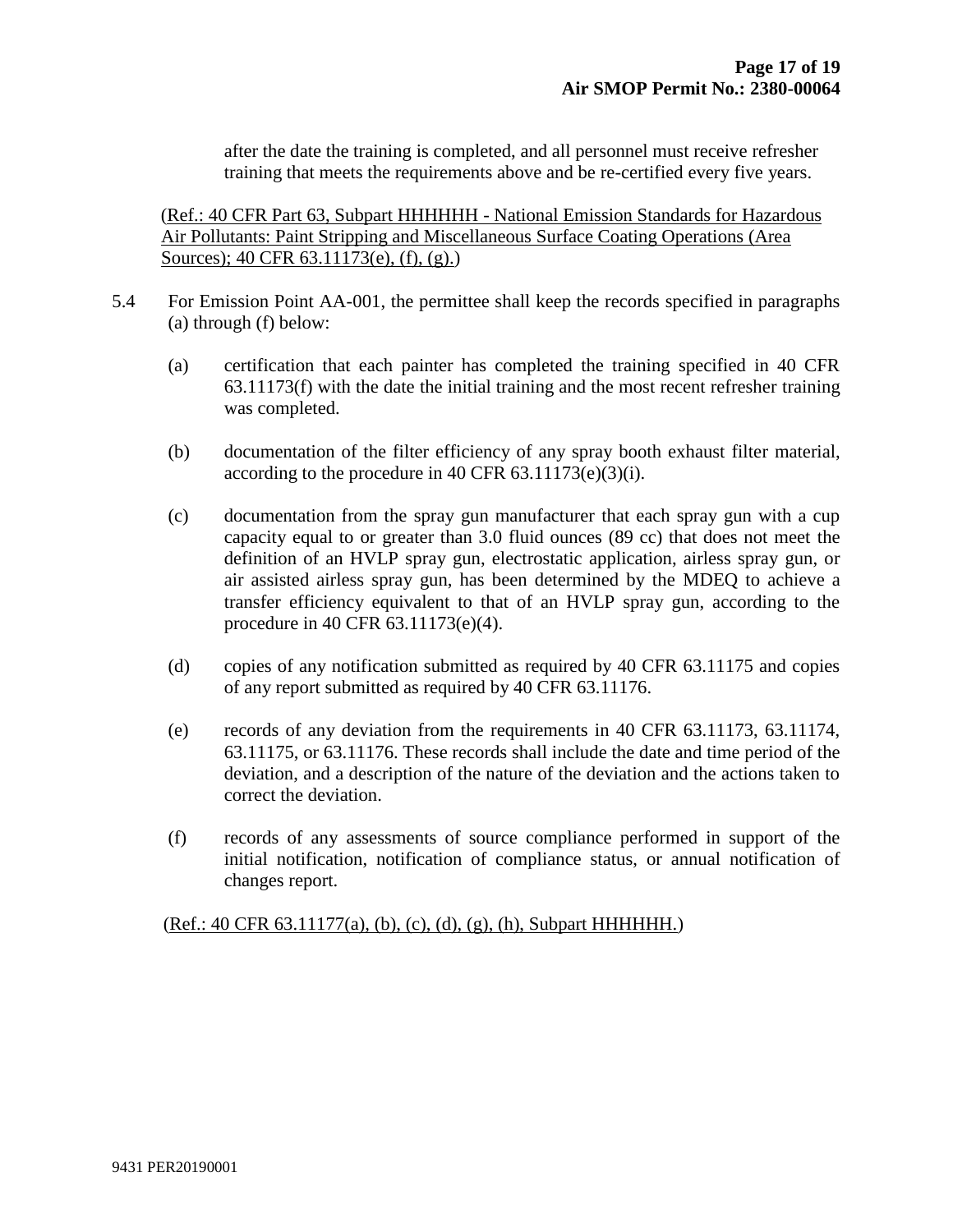| <b>Emission</b><br>Point        | <b>Applicable Requirement</b>                   | <b>Condition</b><br>Number(s) | <b>Reporting Requirement</b>                                                     |
|---------------------------------|-------------------------------------------------|-------------------------------|----------------------------------------------------------------------------------|
| $AA-000$<br>(Facility-<br>Wide) | 11 Miss. Admin. Code Pt. 2, R.<br>$2.2.B(11)$ . | 6.1                           | Report permit deviations within five (5) working days.                           |
|                                 | 11 Miss. Admin. Code Pt. 2, R.<br>$2.2.B(11)$ . | 6.2                           | All documents submitted to MDEO shall be certified by a<br>Responsible Official. |
|                                 | 11 Miss. Admin. Code Pt. 2, R.<br>$2.2.B(11)$ . | 6.3                           | Submit Annual Monitoring Report                                                  |
| $AA-001$                        | 40 CFR 63.11176(a), Subpart<br>HHHHHH.          | 6.4                           | Submit Annual Notification of Changes Report                                     |

#### **SECTION 6 REPORTING REQUIREMENTS**

6.1 Except as otherwise specified herein, the permittee shall report all deviations from permit requirements, including those attributable to upsets, the probable cause of such deviations, and any corrective actions or preventive measures taken. Said report shall be made within five (5) working days of the time the deviation began.

(Ref.: 11 Miss. Admin. Code Pt. 2, R. 2.2.B(11).)

6.2 Any document required by this permit to be submitted to the MDEQ shall contain a certification signed by a responsible official stating that, based on information and belief formed after reasonable inquiry, the statements and information in the document are true, accurate and complete.

(Ref.: 11 Miss. Admin. Code Pt. 2, R. 2.2.B(11).)

- 6.3 For Emission Point AA-000 (Facility-Wide), the permittee shall submit a monitoring report due annually by the 31st of January for the preceding calendar year. This report shall provide the following:
	- (a) identification of each coating, adhesive, solvent or other VOC or HAP containing material used;
	- (b) the VOC and HAP content(s) of each coating, adhesive, solvent, or other VOC or HAP containing material used;
	- (c) the total gallons of each coating, adhesive, solvent or other VOC or HAP containing material used in any consecutive 12-month period; and
	- (d) the total VOC emission rate, the emission rate of each individual HAP and the total HAP emission rate in tons per year based on a consecutive 12-month period.